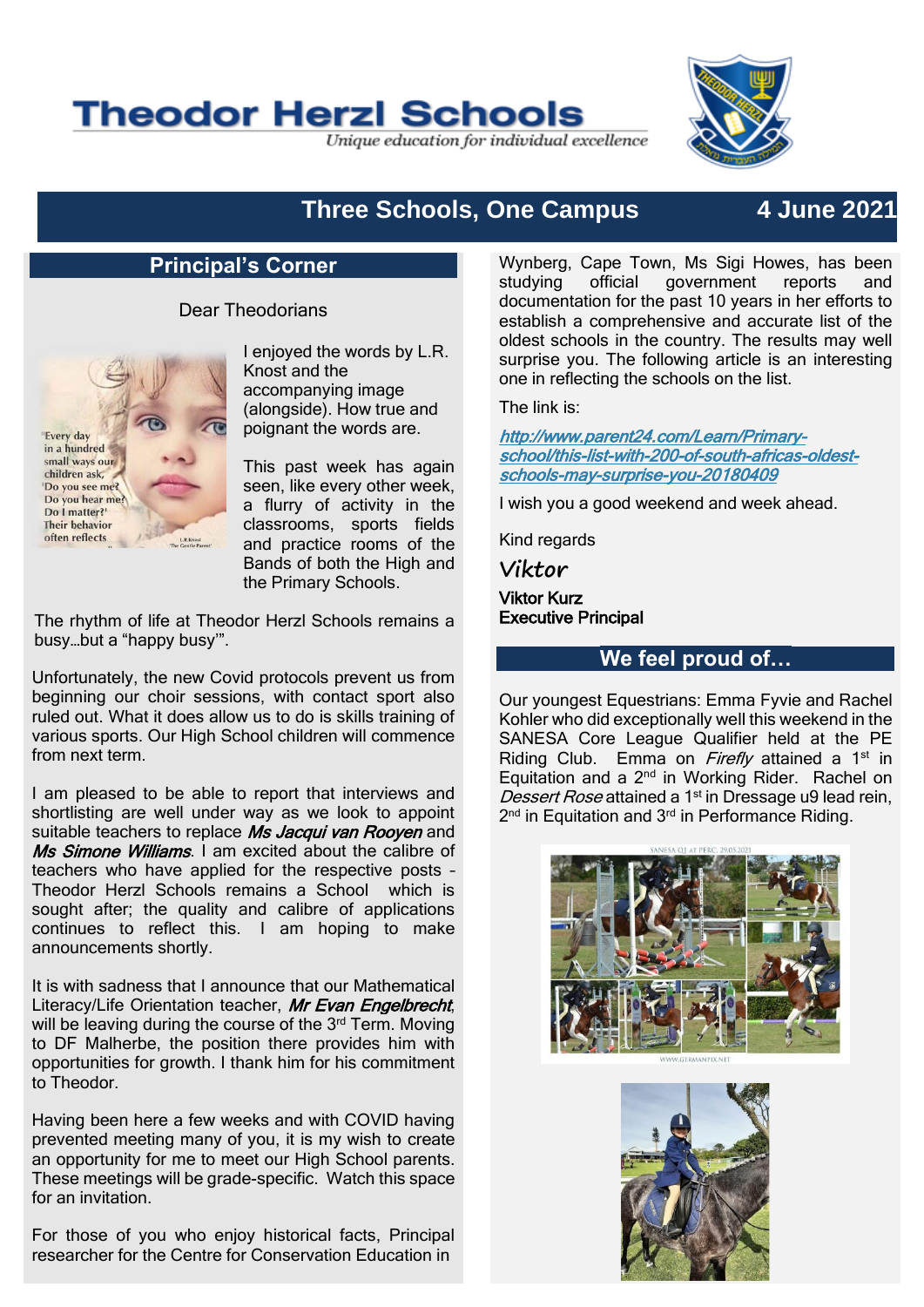#### **Pre-Primary Fun**

Teacher Helen's Grade 000 pupils love to make new discoveries every day.



Teacher Ruth's class had the best time with some STEM activities this week.



Teacher Bianca's Grade 0 pupils created beautiful art with marbles and white paint.





We are also proud of our High School Business Studies pupils who took part in the Allan Gray Entrepreneurship challenge. The top 20 places have been announced: Nagasaathvik Mysore placed 17th and Connor Sarson placed 19th overall in the competition out of 7535 participants. The weekly winners have also been announced. The following learners were part of the top 25 in each of the weekly competitions:

Week 2: Saathvik Mysore Connor Sarson

Week 3: Micaela Dozo

Week 4: Kiera Farley Micaela Dozo Iviwe Vantyi

Week 5: Muhammad Ahmed Micaela Dozo Caelin Falconer Wallace Tendaupenyu

Follow the link below to learn more about this exciting challenge. <https://www.youtube.com/watch?v=mQOkGiCECnY>

#### **Primary School Activities**

This week it was Mrs Klackers' turn to enjoy some Grade 1 Dinosaur orals.



The Grade 3s having fun outdoors, playing BEETLE.